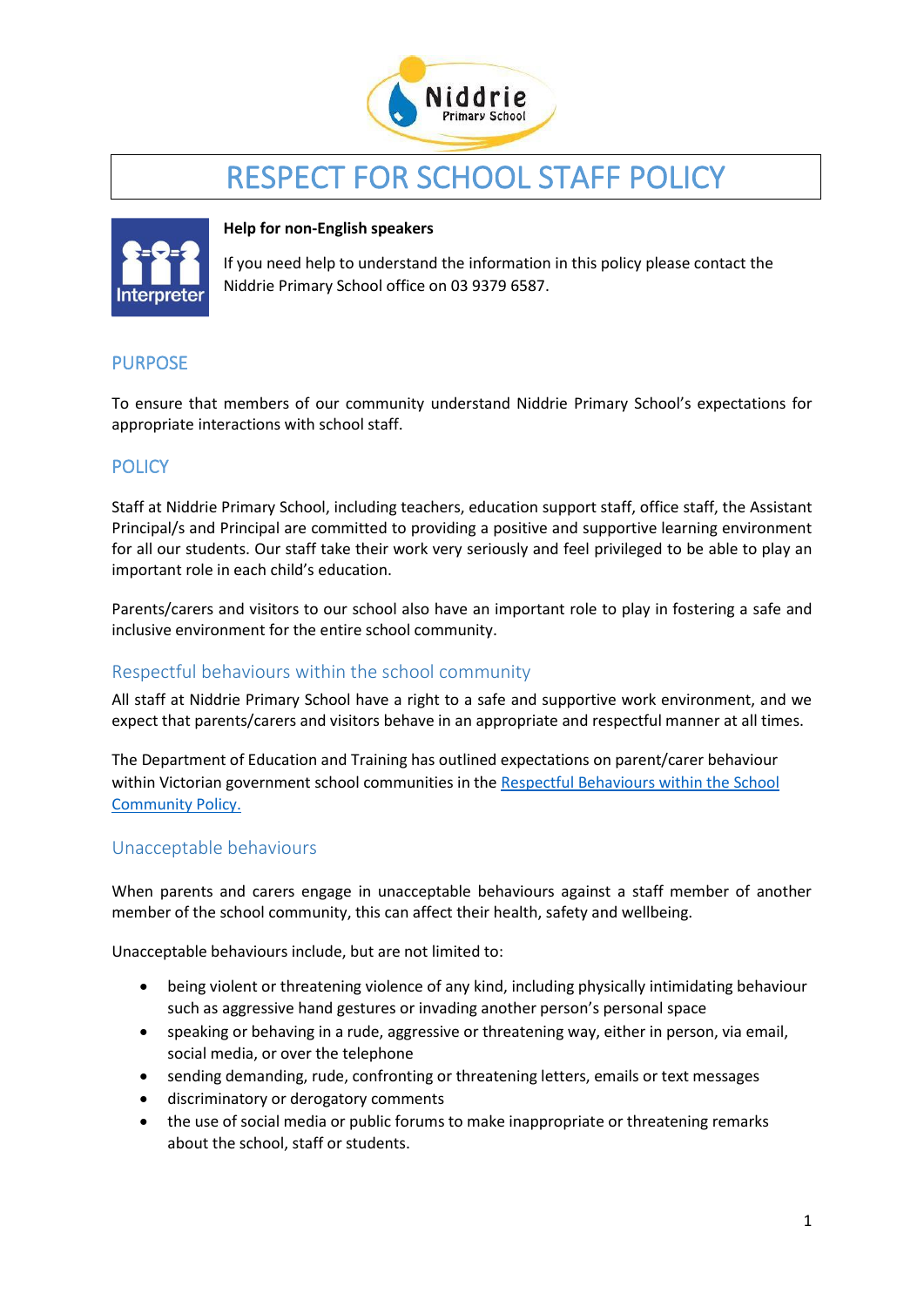

At the Principal's discretion, unacceptable behaviour may be managed by:

- requesting that the parties attend a mediation or counselling sessions
- implementing specific communication protocols
- written warnings
- conditions of entry to school grounds or school activities
- exclusion from school grounds or attendance at school activities
- reports to Victoria Police
- legal action

The Principal may also seek support from Department of Education and Training staff when managing unacceptable parent or carer behaviour.

## Respectfully raising complaints

We welcome complaints from parents and carers if they are communicated in a respectful and constructive way. Complaints and concerns raised with us can help our school community by providing feedback to improve how our school operates.

When raising a complaint or concern with us, Niddrie Primary School expects all members of our community to act consistently with this policy, our *Statement of Values and School Philosophy* and the Department's [Respectful Behaviours within the School Community Policy.](https://www.education.vic.gov.au/Pages/Respectful-Behaviours-within-the-School-Community-Policy.aspx)

For information on how to raise a complaint or concern with our school, refer to our Niddrie Primary School Parent Complaints Policy.

The [Family Engagement in Learning](https://www.education.vic.gov.au/PAL/family-engagement-in-learning.docx) is also a useful Department resource outlining how parents and carers can best engage with schools to provide feedback, suggestions and complaints.

## **COMMUNICATION**

This policy will be communicated to our school community in the following ways:

- Available publicly on our school's website
- Reminders in our school newsletter
- Distributed to all staff
- Posters will be displayed at the front office
- Hard copy available from school administration upon request

#### RELATED POLICIES AND RESOURCES

Department of Education and Training policies and resources:

- [Work-Related Violence in Schools](https://www2.education.vic.gov.au/pal/occupational-violence-and-aggression-schools/policy) Policy
- [Respectful Behaviours within the School Community Policy](https://www.education.vic.gov.au/Pages/Respectful-Behaviours-within-the-School-Community-Policy.aspx)
- [Family engagement in learning](https://www.education.vic.gov.au/PAL/family-engagement-in-learning.docx)

Niddrie Primary School polices:

- Parent Complaints Policy
- Statement of Values and School Philosophy